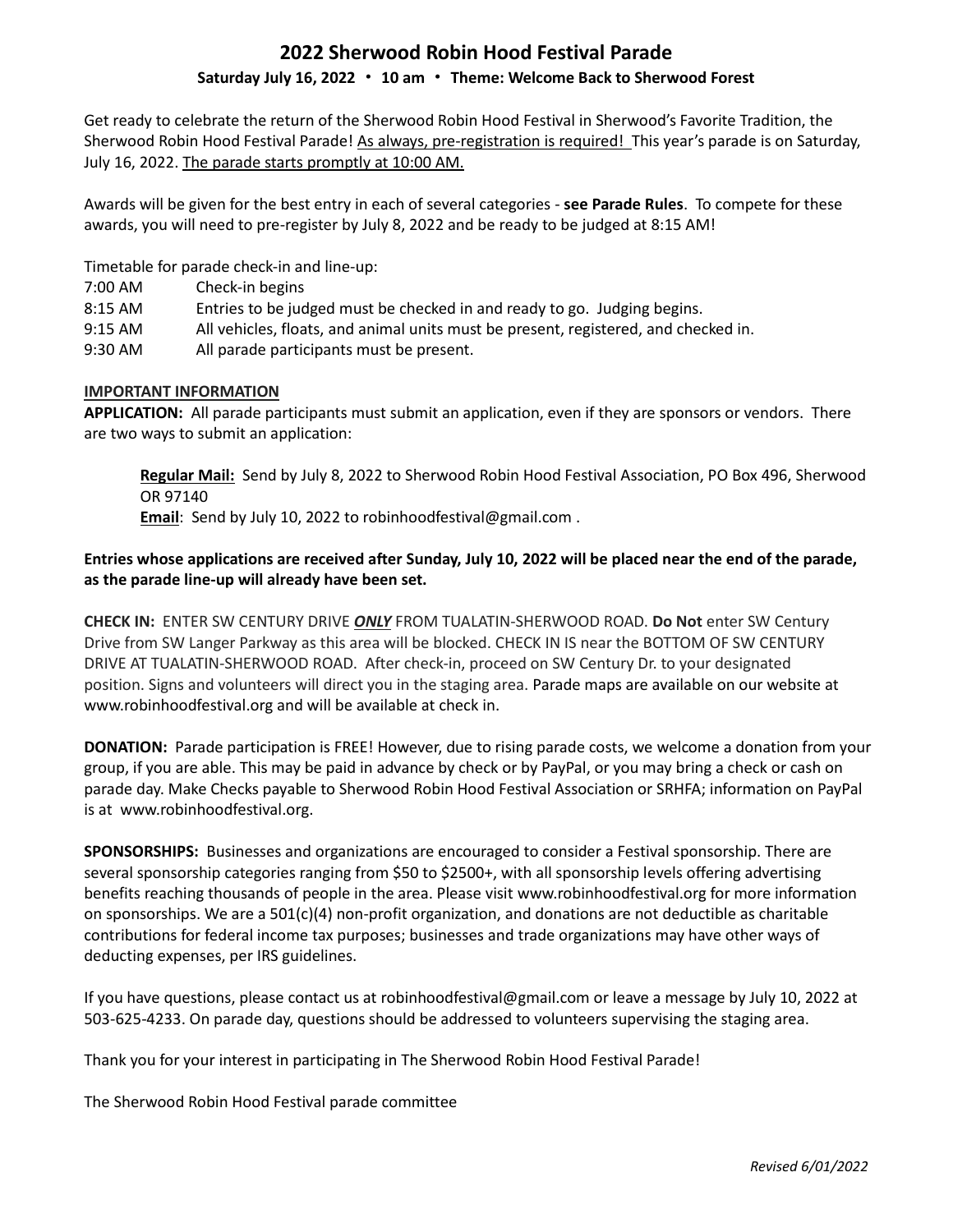|                                                                                                                                                                             | 2022 Sherwood Robin Hood Festival Parade Application<br>Saturday, July 16, 2022 • 10 am • Theme: Welcome Back to Sherwood Forest                                                            |  |                                                                                       |                  |
|-----------------------------------------------------------------------------------------------------------------------------------------------------------------------------|---------------------------------------------------------------------------------------------------------------------------------------------------------------------------------------------|--|---------------------------------------------------------------------------------------|------------------|
|                                                                                                                                                                             | <b>Entry type:</b> $\Box$ Business $\Box$ Non-Profit Organization $\Box$ Group                                                                                                              |  | $\Box$ Private/Individual                                                             |                  |
| Category of parade entry:<br>$\Box$ Commercial/Business Float<br>$\Box$ Walking Group<br>$\Box$ Other Animals/Pets<br>$\Box$ Other Vehicles<br>Organization/Individual Name | $\Box$ Civic/Community Float<br>$\Box$ Equestrian with Riders<br>$\Box$ Vintage Vehicle<br>$\Box$ Other motorized units                                                                     |  | $\Box$ Marching/Dance Group<br>$\Box$ Horse-Drawn<br>$\Box$ Tractors<br>$\Box$ Unique |                  |
|                                                                                                                                                                             |                                                                                                                                                                                             |  |                                                                                       |                  |
|                                                                                                                                                                             |                                                                                                                                                                                             |  |                                                                                       | City, State, Zip |
|                                                                                                                                                                             |                                                                                                                                                                                             |  |                                                                                       |                  |
|                                                                                                                                                                             | Parade is free, however donations are encouraged. How will you pay? $\Box$ Check $\Box$ Paypal                                                                                              |  |                                                                                       |                  |
|                                                                                                                                                                             |                                                                                                                                                                                             |  | $\Box$ No                                                                             |                  |
|                                                                                                                                                                             | Would you like to be entered in the judging competition? $\Box$ Yes $\Box$ No (Entry must be ready for judging at 8:15am)                                                                   |  |                                                                                       |                  |
|                                                                                                                                                                             | Estimated total people in/on vehicles and floats __________ Estimated number of walkers ________                                                                                            |  |                                                                                       |                  |
|                                                                                                                                                                             | Number of vehicles in entry: Car/pickup _________ Large truck ___________ Trailer/float __________ Other ______                                                                             |  |                                                                                       |                  |
| For entries involving horses and/or other animals: Estimated number of animals ____________                                                                                 |                                                                                                                                                                                             |  |                                                                                       |                  |
| Will entry be playing music or have other audible elements? $\Box$ Yes $\Box$ No                                                                                            |                                                                                                                                                                                             |  |                                                                                       |                  |
|                                                                                                                                                                             | What is the approximate total length of your parade entry?                                                                                                                                  |  |                                                                                       |                  |
|                                                                                                                                                                             | Do you request to be adjacent to another entry? $\Box$ Yes $\Box$ No<br>(Note: We cannot guarantee accommodating above requests. Please note as "required" only when absolutely necessary.) |  | Is this required? $\Box$ Yes $\Box$ No                                                |                  |
|                                                                                                                                                                             |                                                                                                                                                                                             |  |                                                                                       |                  |
|                                                                                                                                                                             |                                                                                                                                                                                             |  |                                                                                       |                  |
|                                                                                                                                                                             |                                                                                                                                                                                             |  |                                                                                       |                  |
|                                                                                                                                                                             |                                                                                                                                                                                             |  |                                                                                       |                  |

**Entries are assigned positions according to group size, noise level, safety issues and entertainment value for the spectators.** Please read parade rules carefully. Entrants are responsible for staging and navigating the parade route safely. If you have any questions, please email them to [robinhoodfestival@gmail.com,](mailto:robinhoodfestival@gmail.com) or leave a message at 503-625-4233.

*I agree and my group agrees to abide by the 2021 Robin Hood Festival Parade Rules:*